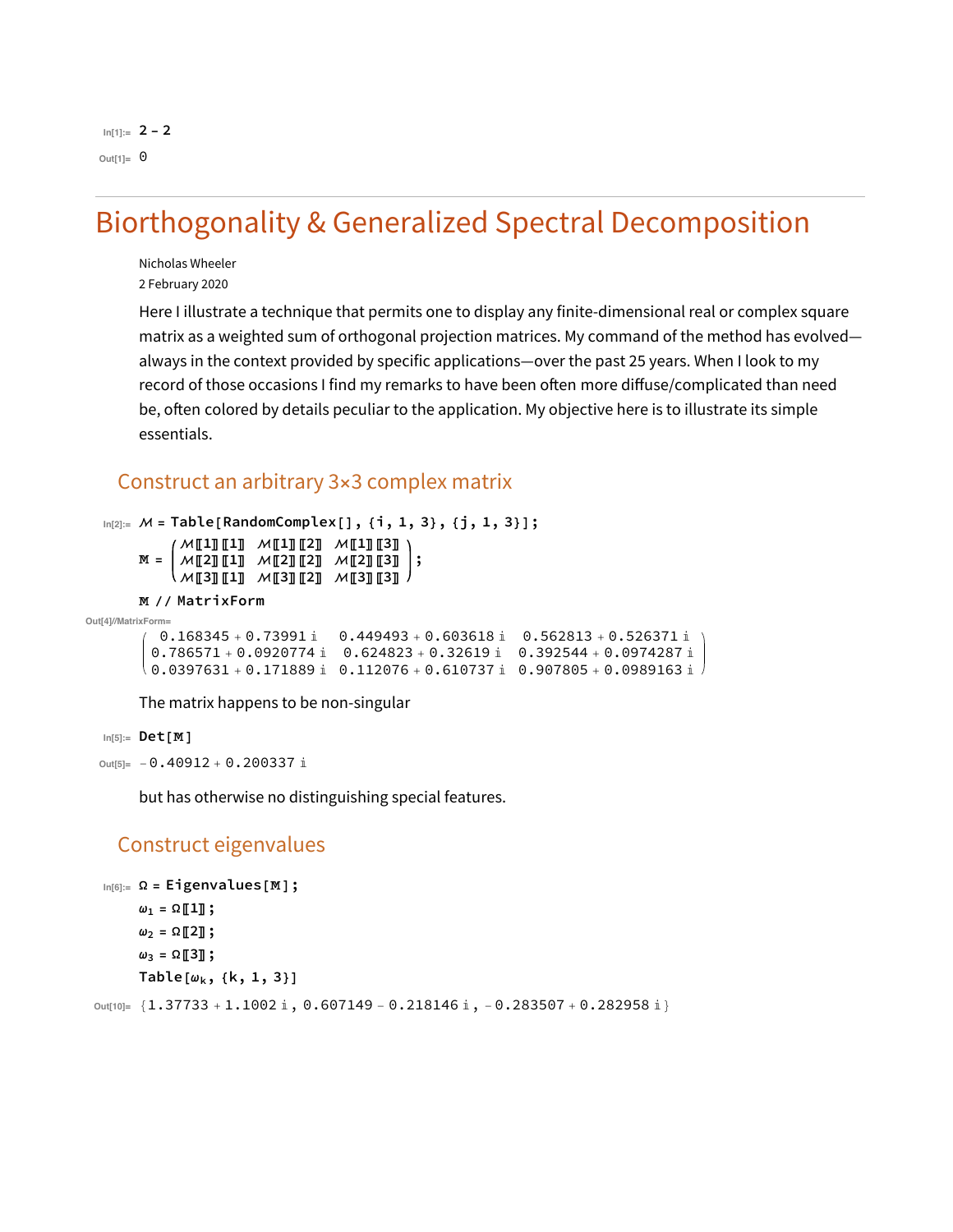# Display right/left eigenvectors as column vectors

```
In[11]:=\mathcal{R} = Eigenvectors[M];Table [a_k = Transpose[\mathcal{R}[[k]]], \{k, 1, 3\}];Table[MatrixForm[a_k], {k, 1, 3}]
                 \begin{pmatrix} 0.640095 & +0. \text{ i} & -0.19978 & +0.212769 \text{ i} & 0.753228 & +0. \text{ i} \ 0.468099 & -0.423426 \text{ i} & -0.428152 & +0.251036 \text{ i} & -0.608007 & -0.12896 \text{ i} \ 0.414468 & -0.141731 \text{ i} & 0.817609 & +0. \text{ i} & -0.0657228 & +0.204999 \text{ i} \end{pmatrix}Out[13]=\backslash -0.0657228 + 0.204999 i /
 In[14]:=\mathcal{L} = Eigenvectors [Transpose [M]];
            Table [b_k = Transpose [{L[[k]]}], {k, 1, 3}];
            Table[MatrixForm[b_k], {k, 1, 3}]
                  \left( \begin{array}{c} 0.483656 - 0.0399091 \text{ i } \\ 0.664422 + 0. \text{ i } \\ 0.455728 - 0.339617 \text{ i } \end{array} \right), \; \left( \begin{array}{c} -0.298082 - 0.195574 \text{ i } \\ -0.431238 + 0.12541 \text{ i } \\ 0.81927 + 0. \text{ i } \end{array} \right), \; \left( \begin{array}{c} 0.749193 + 0. \text{ i } \\ -0.505316 - 0.3250.483656 - 0.0399091 iOut[16]= \left\{ \right.
```
From the following hermitian matrices

In[17]:= Table[Chop[Conjugate[Transpose[a<sub>i</sub>]].a<sub>j</sub>][1][1][1],{i,1,3},{j,1,3}]//MatrixForm Out[17]//MatrixForm=

```
1.-0.095718 + 0.188292 i 0.195841 - 0.242161 i
-0.095718 - 0.188292 i
                                          0.0237299 + 0.215191 i
                             0.195841 + 0.242161 i 0.0237299 - 0.215191 i
                                                   \overline{1}.
```
 $\ln[18]$  = Table[Chop[Conjugate[Transpose[b<sub>i</sub>]].b<sub>j</sub>][1][1], {i, 1, 3}, {j, 1, 3}] // MatrixForm Out[18]//MatrixForm=

```
-0.0495244 + 0.255076 i 0.0153179 - 0.344102 i
           1<sub>1</sub>-0.0495244 - 0.255076 i
                                                      -0.195023 + 0.177998 i
                                      1.0.0153179 + 0.344102 i -0.195023 - 0.177998 i
                                                                 \overline{1}.
```
we see that the right (ditto the left) eigenvectors, as supplied by Mathematica, have been automatically normalized—inessential for the present argument—and are not orthogonal (as they would be if M were hermitian, which in the most commonly encountered instances of spectral decomposition is assumed: our objective is to dispense with that assumption).

#### From-NOTE the use here and below of Transpose [0] where one might expect to see Conjugate [Transpose [0] ]-

```
\mathbb{R}^{\text{in}[19]:z} Table[Chop[Transpose[b<sub>i</sub>].a<sub>j</sub>][1][1], {i, 1, 3}, {j, 1, 3}] // MatrixForm
```
Out[19]//MatrixForm=

| / 0.761352 – 0.51223 i |                         |                        |  |
|------------------------|-------------------------|------------------------|--|
|                        | $0.924159 - 0.186302$ i |                        |  |
|                        |                         | $0.884605 + 0.23984$ i |  |

we see that  $b_1$  is normal to  $a_2$  &  $a_3$ , etc. To replace the diagonal elements with 1s, and thus to **achieve biorthogonality**, we rescale the b-vectors: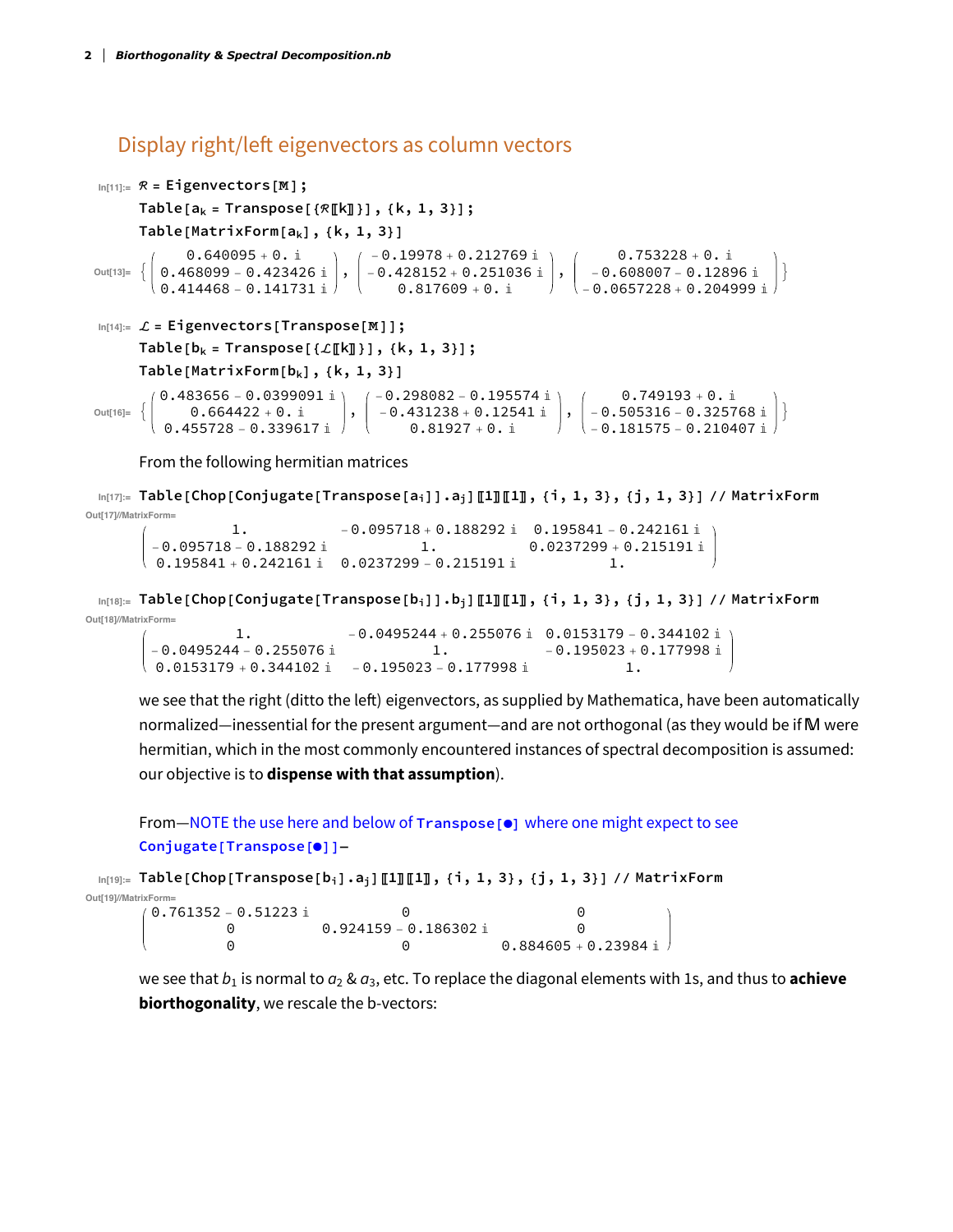```
In [20]:= Table [d_k = Part[Transpose [b_k] .a_k, 1, 1], {k, 1, 3}];
        Table [A_k = b_k / d_k, \{k, 1, 3\}];
        Table[Chop[Transpose[A<sub>i</sub>].a<sub>j</sub>][1][1], {i, 1, 3}, {j, 1, 3}] // MatrixForm
Out[22]//MatrixForm=
          1._{\odot}\Theta
```
 $0$  1.  $0$ <br> $0$  0 1.

### Construction of the associated projection matrices

Let matrices  $P_k$  be defined

```
In [23]:= Table [P_k = a_k.Transpace[A_k], {k, 1, 3}];
```
Those matrices are projective

```
In [24]:= Table [MatrixForm [Chop [\mathbb{P}_k \cdot \mathbb{P}_k - \mathbb{P}_k]], {k, 1, 3}]
```
Out[24]=  $\left\{ \begin{pmatrix} 0 & 0 & 0 \\ 0 & 0 & 0 \end{pmatrix}, \begin{pmatrix} 0 & 0 & 0 \\ 0 & 0 & 0 \end{pmatrix}, \begin{pmatrix} 0 & 0 & 0 \\ 0 & 0 & 0 \end{pmatrix} \right\}$ 

and therefore singular (one cannot "unproject" except in the trivial case I):

```
In[25]:= Table[Chop[Det[P_k]], {k, 1, 3}]
```

```
Out[25]= \{0, 0, 0\}
```
They are, moreover, orthogonal

```
In [26]:= MatrixForm [Chop [P_1.P_2]]
     MatrixForm[Chop[P_1.P_3]]
     MatrixForm[Chop[P_2.P_3]]
```

```
Out[26]//MatrixForm=
         0 0 00 0 0(000
Out[27]//MatrixForm=
         0 0 00 0 0\Theta0 0Out[28]//MatrixForm=
         0 0 00 0 00 0 0
```
and complete:

 $In [29]:=$  MatrixForm [Chop  $[\mathbb{P}_1 + \mathbb{P}_2 + \mathbb{P}_3]$ ]

Out[29]//MatrixForm=  $1.00$  $0$  1.  $0$  $\Theta$  $\begin{matrix} 0 & 1 \end{matrix}$ 

Finally, they provide this spectral decomposition of M: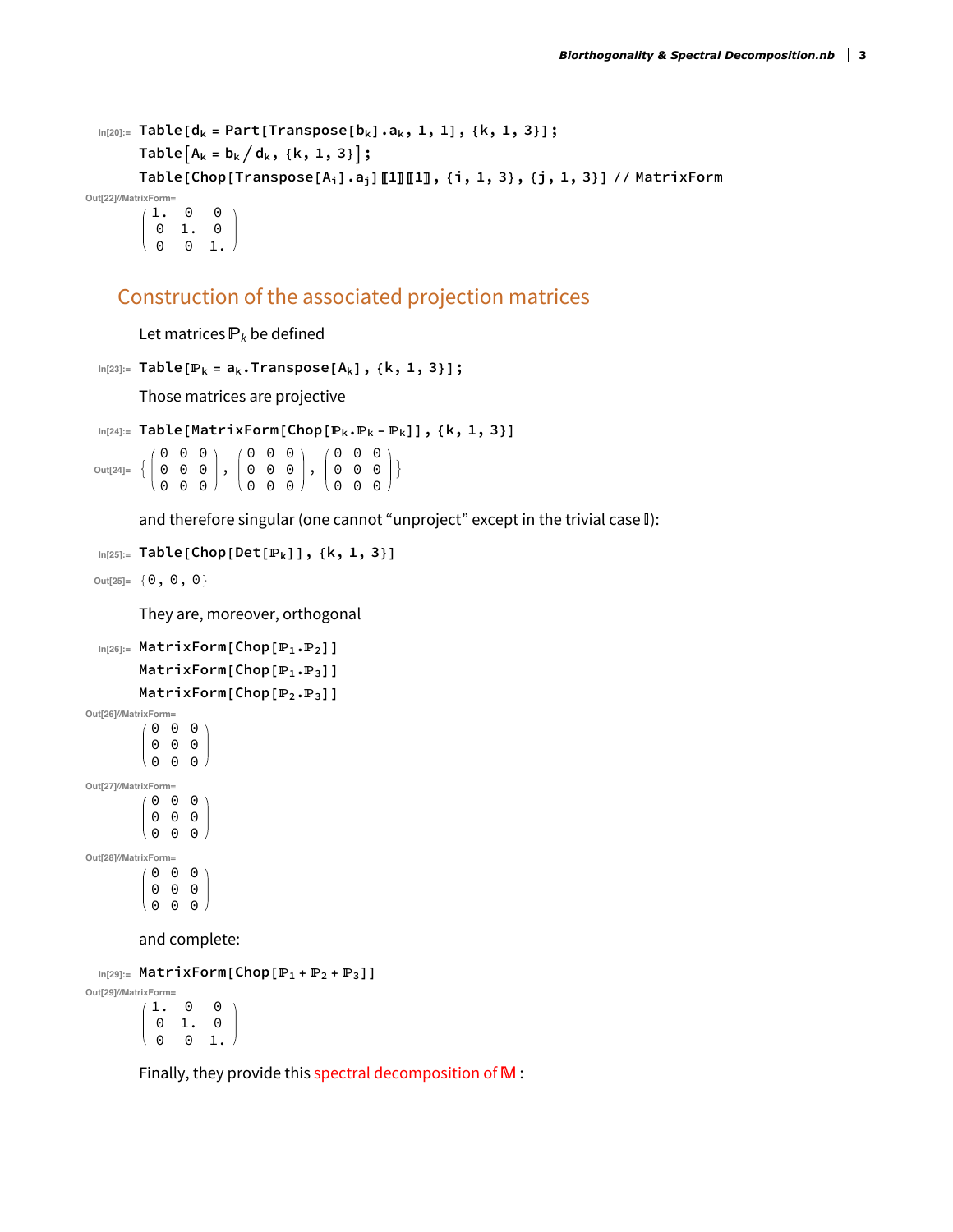```
\ln[30] = MatrixForm [Chop \omega_1 \mathbb{P}_1 + \omega_2 \mathbb{P}_2 + \omega_3 \mathbb{P}_3 - M]]
```
Out[30]//MatrixForm=  $0$   $0$   $0$  $0$   $0$   $0$ (000)

This places one in position to (for example) obtain

```
In[31]:= MatrixExp[M] // MatrixForm
```

```
Out[31]//MatrixForm=
               0.60687 + 1.29824 \text{ i} -0.420605 + 1.38691 \text{ i} 0.357269 + 1.57802 \text{ i}0.819978 + 0.940072 \text{ i} 1.54938 + 1.38049 i 0.863913 + 1.02162 i
           \backslash -0.260296+0.703322 \rm \dot{\scriptscriptstyle I} -0.339543+1.37701 \rm \dot{\scriptscriptstyle I} 2.15611+0.66776 \rm \dot{\scriptscriptstyle I}
```
from

```
\ln[32]: MatrixForm [Exp[\omega_1] \mathbb{P}_1 + Exp[\omega_2] \mathbb{P}_2 + Exp[\omega_3] \mathbb{P}_3]
```

```
Out[32]//MatrixForm=
           0.60687 + 1.29824 \text{ i} -0.420605 + 1.38691 \text{ i} 0.357269 + 1.57802 \text{ i}0.819978 + 0.940072 i 1.54938 + 1.38049 i 0.863913 + 1.02162 i
        \backslash -0.260296+0.703322 \rm i -0.339543+1.37701 \rm i 2.15611+0.66776 \rm i
```
Similarly

```
In[33]:= Inverse[M] // MatrixForm
          MatrixForm\left[\begin{array}{c} \frac{1}{\omega_1} \mathbb{P}_1 + \frac{1}{\omega_2} \mathbb{P}_2 + \frac{1}{\omega_3} \mathbb{P}_3 \end{array}\right]Out[33]//MatrixForm=
           (-0.981699 - 0.742891 \text{ i} 1.01306 + 0.959766 i -0.10084 + 0.517039 \text{ i}1.30514 + 0.859189 \pm 0.259675 - 1.26773 \pm -0.635565 - 0.699867 \pm0.233037 - 0.791092 \text{m} -0.765952 - 0.168587 \text{m} 0.856939 + 0.417062 \text{m}Out[34]//MatrixForm=
             -0.981699 - 0.742891 i 1.01306 + 0.959766 i -0.10084 + 0.517039 i
             1.30514 + 0.859189 \text{ i } 0.259675 - 1.26773 \text{ i } -0.635565 - 0.699867 \text{ i}<br>0.233037 - 0.791092 i - 0.765952 - 0.168587 i 0.856939 + 0.417062 i
```
#### Remarks:

1. If M is symmetric then the distinction between left/right eigenvectors evaporates, and the construction reduces to the more familiar spectral decomposition.

2. Spectral degeneracy poses only the familiar difficulty: one has "exercise an option," to depositarbitrarily, "by hand"—distinct eigenvectors on the multidimensional eigenspaces. Which Mathematica is happy to do for you.

3. One sometimes has interest in sets of (generally non-orthogonal) vectors that come to one's attention NOT as the eigenvectors of a matrix. Suppose, for example, that 3-vectors  $a_1$ ,  $a_2$ ,  $a_3$ , defined by the primitive parallelogram. are used to describe a lattice in 3-space. Interest then attaches (in X-ray crystallography, solid state physics) to the Bravais lattice, defined by the vectors  $A_1$ ,  $A_2$ ,  $A_3$  biorthogonal to  $a_1$ ,  $a_2$ ,  $a_3$ . In that context normalization/rescaling (achieved above by constants  $d_k$ ) is achieved by scalar triple produces (see "Reciprocal systems of non-orthogo-